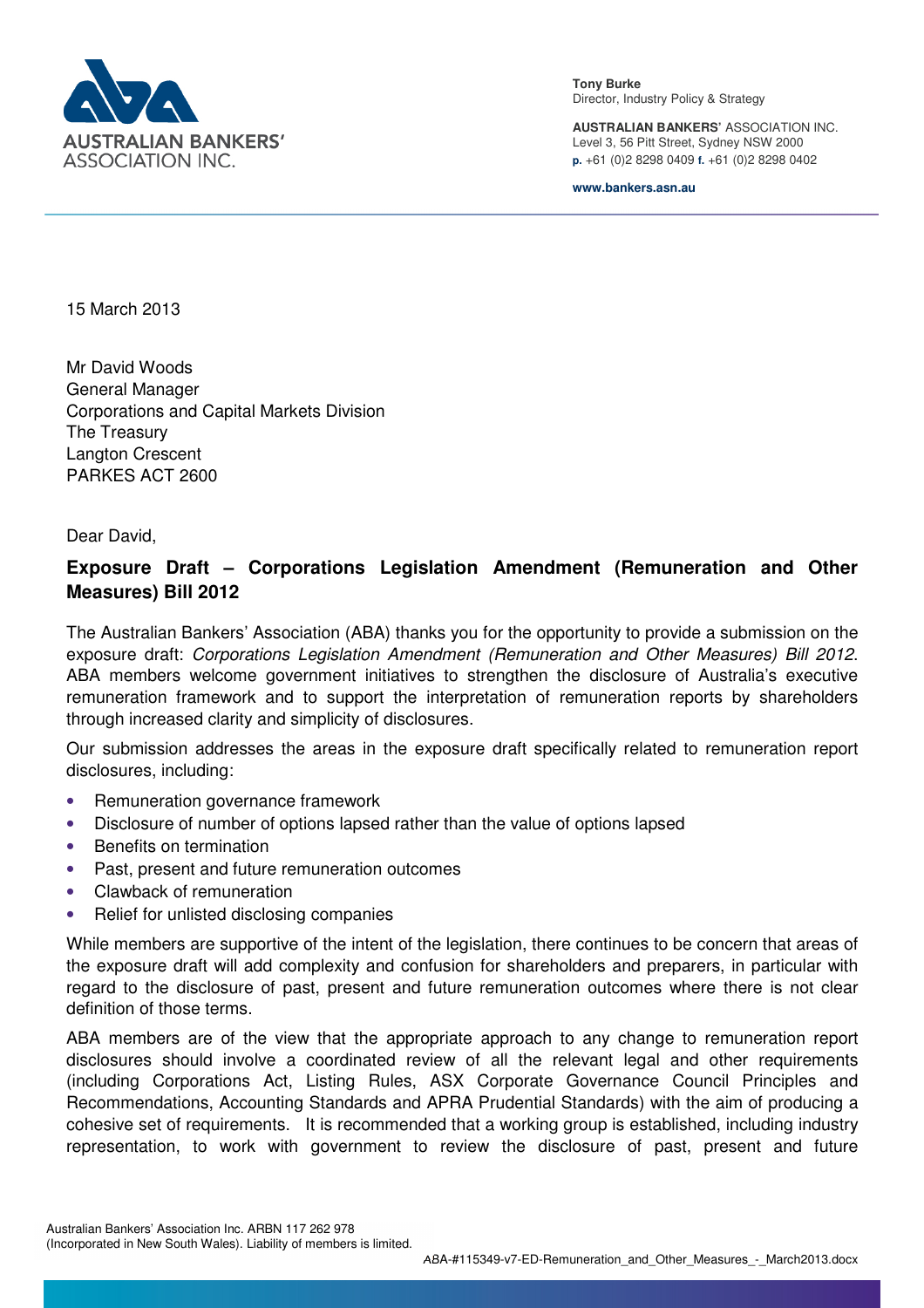remuneration outcomes, including the provision of clarity on the definition of key terms which will be expressed in the legislation.

The attached table provides ABA responses to the new legislative proposals.

Yours sincerely,

 $\overline{\mathscr{D}}$ سے

\_\_\_\_\_\_\_\_\_\_\_\_\_\_\_\_\_\_\_\_\_\_\_\_\_\_\_\_\_\_\_

Tony Burke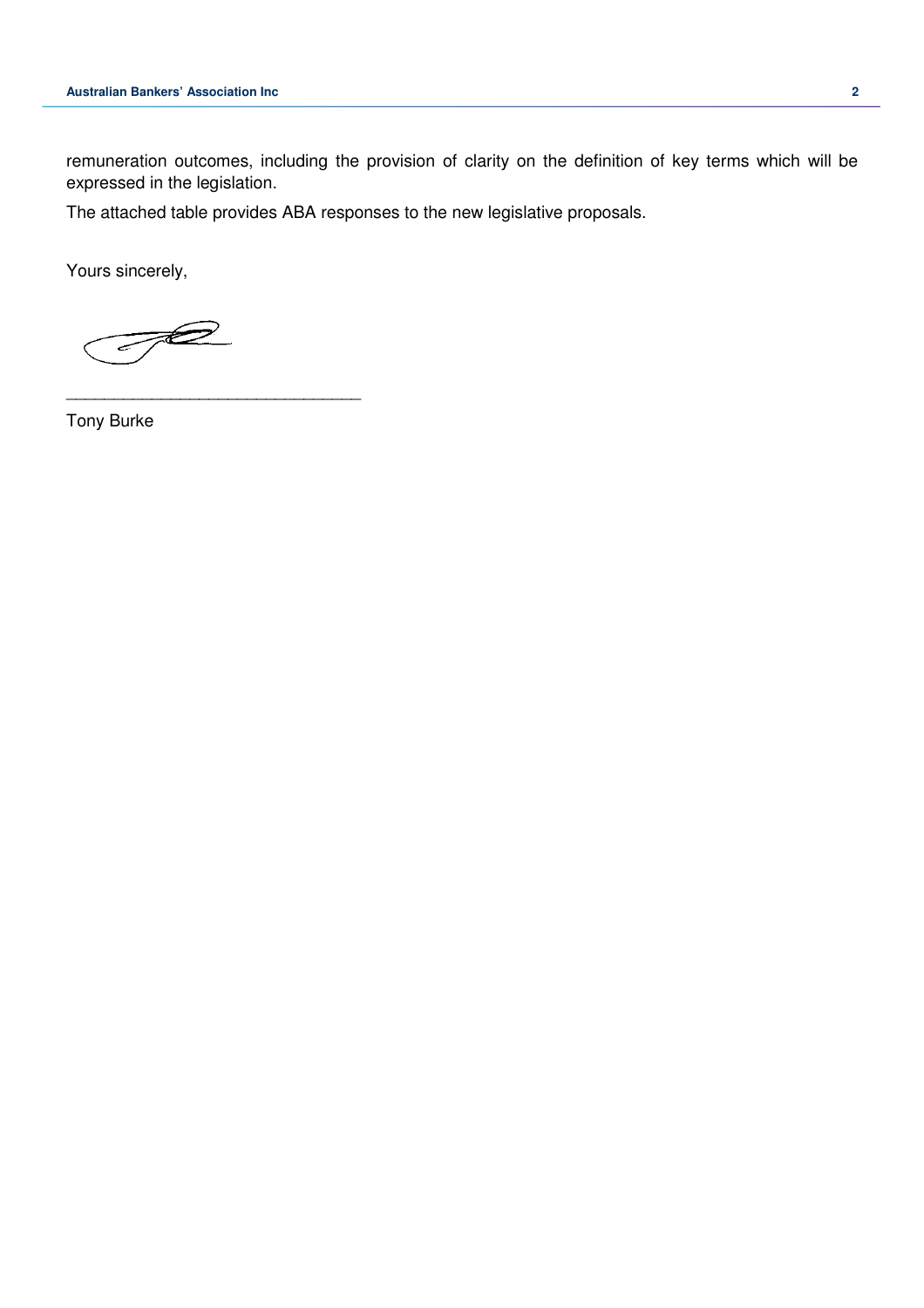| <b>New law</b>                                                                                                                                                                                                                                                                                                                                                                                                                                                    | <b>Current law</b>                                                                                                                                                                                                                                                                                                                                                                                                                                                                                                                                                   | <b>ABA Response</b>                                                                                                                                                                                                                                                                                                                                                                                                                                                                         |  |  |
|-------------------------------------------------------------------------------------------------------------------------------------------------------------------------------------------------------------------------------------------------------------------------------------------------------------------------------------------------------------------------------------------------------------------------------------------------------------------|----------------------------------------------------------------------------------------------------------------------------------------------------------------------------------------------------------------------------------------------------------------------------------------------------------------------------------------------------------------------------------------------------------------------------------------------------------------------------------------------------------------------------------------------------------------------|---------------------------------------------------------------------------------------------------------------------------------------------------------------------------------------------------------------------------------------------------------------------------------------------------------------------------------------------------------------------------------------------------------------------------------------------------------------------------------------------|--|--|
| Remuneration governance framework                                                                                                                                                                                                                                                                                                                                                                                                                                 |                                                                                                                                                                                                                                                                                                                                                                                                                                                                                                                                                                      |                                                                                                                                                                                                                                                                                                                                                                                                                                                                                             |  |  |
| Listed disclosing companies will be required to<br>include in the remuneration report a general<br>description of their remuneration governance<br>framework, to the extent that it is not otherwise<br>disclosed in the annual report. The<br>remuneration governance framework is a<br>description of the company's process for<br>determining the remuneration of KMP.                                                                                         | There is no requirement for disclosing entities to<br>provide a description of their remuneration<br>governance framework.<br>However, certain disclosures may already be<br>required, for example, requirements to disclose<br>details relating to remuneration consultants.<br>The ASX Corporate Governance Principles also<br>contains additional disclosures.                                                                                                                                                                                                    | Given the focus on remuneration governance in<br>the financial services sector, ABA members see<br>this change largely as a formalisation of existing<br>approaches to disclosure of remuneration<br>governance frameworks and support the change<br>being principles based.                                                                                                                                                                                                                |  |  |
| <b>Options</b>                                                                                                                                                                                                                                                                                                                                                                                                                                                    |                                                                                                                                                                                                                                                                                                                                                                                                                                                                                                                                                                      |                                                                                                                                                                                                                                                                                                                                                                                                                                                                                             |  |  |
| For any options that have lapsed in the current<br>financial year, listed disclosing companies will<br>need to disclose the year in which they were<br>granted. The requirement to disclose the value<br>of the lapsed options will be removed from the<br>Corporations Act.<br>The obligation in section $300A(1)(e)(vi)$ will be<br>removed given that Item 15 of the Corporations<br>Regulation 2M.3.03 adequately requires<br>disclosure of this information. | Section 300A(1)(e)(iv) provides that disclosing<br>entities must disclose, for each KMP, any<br>options that have lapsed in the current financial<br>year, and the value of the options.<br>Section 300A(1)(e)(vi) requires the disclosure of,<br>for each KMP, the percentage of the value of<br>remuneration that consists of options.<br>Item 15 of Corporations Regulation 2M.3.03<br>requires disclosure of the number and value of<br>any options that have been granted during the<br>reporting period and the number that have<br>vested during that period. | ABA members welcome this change.                                                                                                                                                                                                                                                                                                                                                                                                                                                            |  |  |
| <b>Benefits on termination</b>                                                                                                                                                                                                                                                                                                                                                                                                                                    |                                                                                                                                                                                                                                                                                                                                                                                                                                                                                                                                                                      |                                                                                                                                                                                                                                                                                                                                                                                                                                                                                             |  |  |
| Listed disclosing companies will be required to<br>disclose all payments made to KMP upon their<br>retirement or termination from the company.<br>In particular, the remuneration report should<br>disclose amounts paid on termination that reflect<br>statutory and other accumulated payments,<br>amounts paid specifically for termination, and a<br>summary of any post-severance arrangements.                                                              | Section 300A(1)(e)(vii) requires disclosure of<br>termination benefits provided for under a<br>contract of employment. It does not cover non-<br>contractual payments on termination, and does<br>not cover an arrangement where the departing<br>director and executive provides consultancy<br>services post termination. It does not require<br>distinct elements of the payment to be<br>separately disclosed.                                                                                                                                                   | ABA members see this change as an expansion<br>of existing approaches to disclosure of<br>termination payments and would like to seek<br>definitions of "non-contractual payments on<br>termination' and 'amounts paid specifically for<br>termination. However, members have concerns<br>with the exposure draft in relation to the<br>disclosure of post-severance arrangements and<br>would like to seek a definition of 'post-severance<br>arrangements' and clarity of its inclusions. |  |  |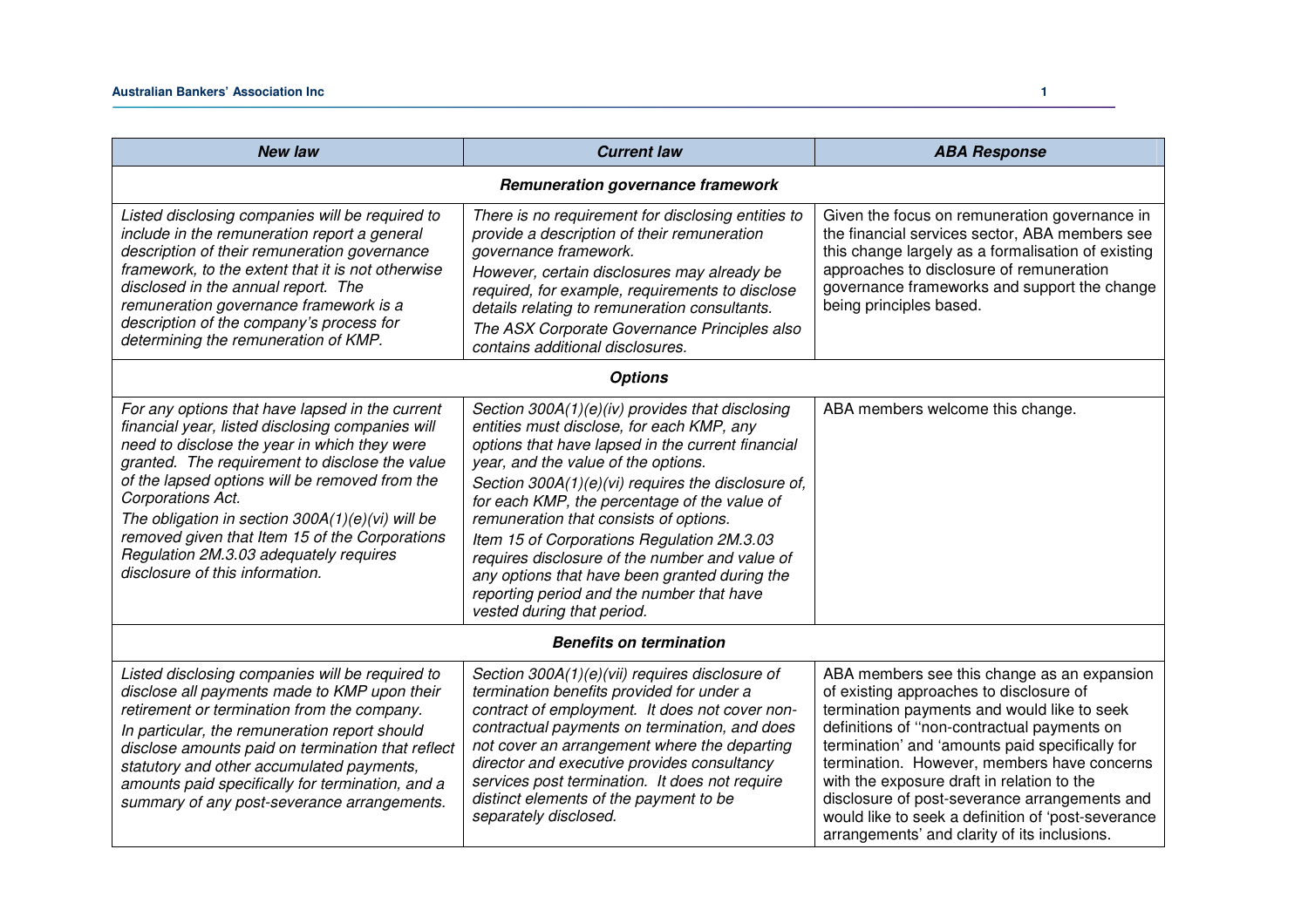## **Australian Bankers' Association Inc 2**

| <b>New law</b>                                                                                                                                                                                                                                                                                   | <b>Current law</b>                                                                          | <b>ABA Response</b>                                                                                                                                                                                                                                                                                                                                                                                                                                                                                                                    |  |  |
|--------------------------------------------------------------------------------------------------------------------------------------------------------------------------------------------------------------------------------------------------------------------------------------------------|---------------------------------------------------------------------------------------------|----------------------------------------------------------------------------------------------------------------------------------------------------------------------------------------------------------------------------------------------------------------------------------------------------------------------------------------------------------------------------------------------------------------------------------------------------------------------------------------------------------------------------------------|--|--|
| <b>Remuneration outcomes</b>                                                                                                                                                                                                                                                                     |                                                                                             |                                                                                                                                                                                                                                                                                                                                                                                                                                                                                                                                        |  |  |
| Listed disclosing companies will be required to<br>disclose, for each KMP:<br>• the amount that was granted before the start<br>of the year and paid during the year;<br>the amount that was granted and paid during<br>the year; and<br>the amount granted but not yet paid during<br>the year. | There is currently no requirement governing how<br>remuneration to KMP should be disclosed. | ABA members welcome improved disclosure of<br>remuneration outcomes for shareholders and a<br>consistent approach across ASX listed<br>companies, however, members continue to<br>have significant concerns with the exposure<br>draft in this regard. The majority of past,<br>present and future pay information is currently<br>disclosed on a voluntary basis. Clarity is<br>required as to what will constitute compliance<br>going forward. Below is a summary of key<br>concerns:<br>Overarching concern is that exposure draft |  |  |
|                                                                                                                                                                                                                                                                                                  |                                                                                             | add complexity,<br>confusion<br>will<br>and<br>significant length to existing disclosures<br>The additional disclosures together with the<br>existing statutory disclosures do not align<br>with<br>the<br>Productivity<br>Commission's<br>intentions<br>of<br>'simplifying<br>executive<br>remuneration.' Additional disclosures will<br>create greater confusion for shareholders in<br>terms of which awards are related to the<br>relevant performance year.                                                                       |  |  |
|                                                                                                                                                                                                                                                                                                  |                                                                                             | The key objective should be to allow<br>shareholders to accurately and equally<br>compare outcomes across an industry. A<br>lack of explicit definitions, and subsequent<br>variance in interpretation, will result in this<br>object not being achieved.<br>Clarity required on the relationship between<br>the new reporting requirements and existing<br>reporting<br>statutory<br>requirements                                                                                                                                     |  |  |
|                                                                                                                                                                                                                                                                                                  |                                                                                             | consideration to be given if both sets of<br>reporting requirements are necessary and<br>whether reconciliation to non-IFRS reporting                                                                                                                                                                                                                                                                                                                                                                                                  |  |  |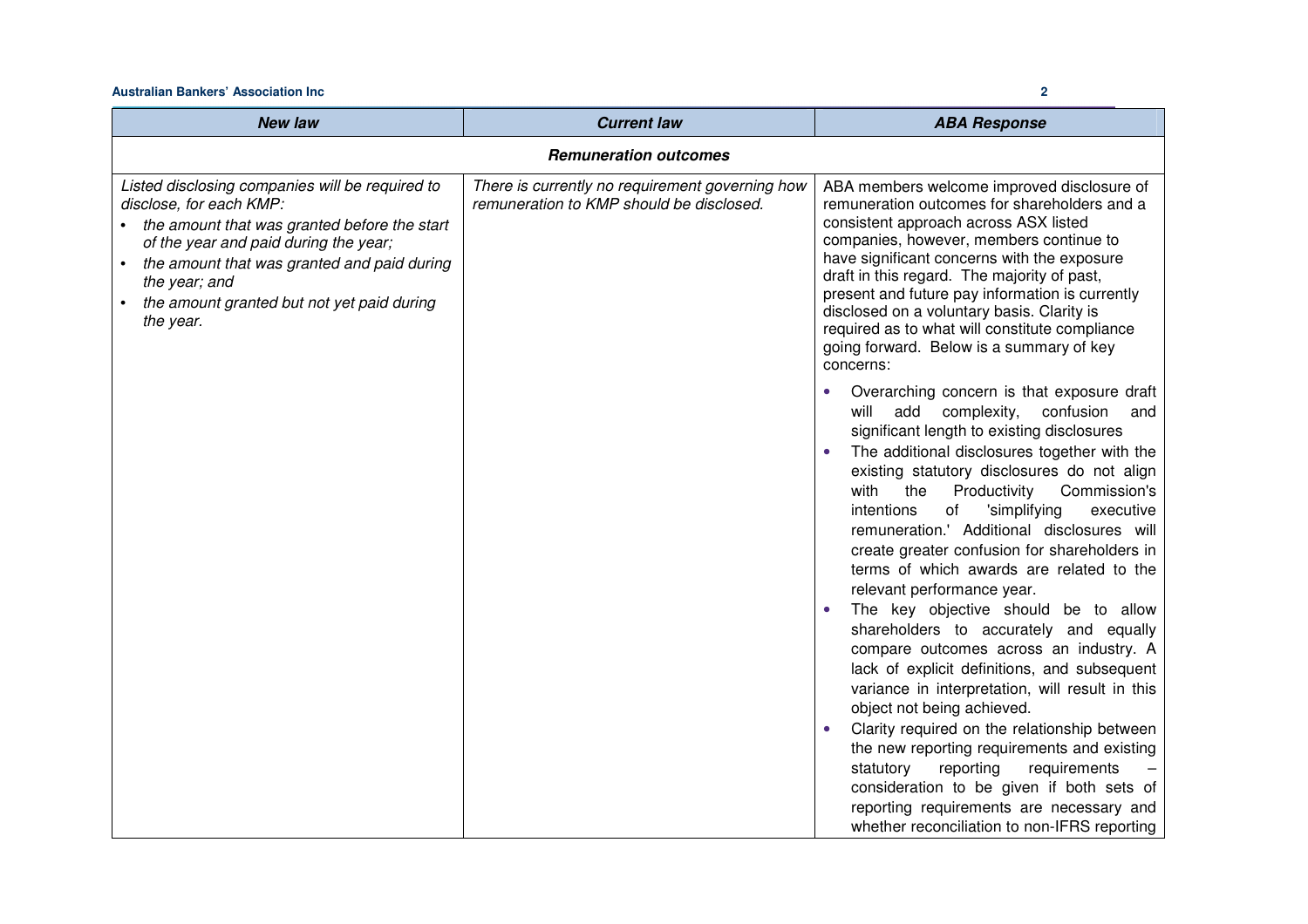## **Australian Bankers' Association Inc 3**

| <b>New law</b>                                                                                                                                                                                                                                                                                                                                                                                                   | <b>Current law</b>                                                                                                                                 | <b>ABA Response</b>                                                                                                                                                                                                                                                                                                                                                                                                                                                                                                                                                                                                                                                                                                                                                                                                                                                                                                                                                                                                                                                        |
|------------------------------------------------------------------------------------------------------------------------------------------------------------------------------------------------------------------------------------------------------------------------------------------------------------------------------------------------------------------------------------------------------------------|----------------------------------------------------------------------------------------------------------------------------------------------------|----------------------------------------------------------------------------------------------------------------------------------------------------------------------------------------------------------------------------------------------------------------------------------------------------------------------------------------------------------------------------------------------------------------------------------------------------------------------------------------------------------------------------------------------------------------------------------------------------------------------------------------------------------------------------------------------------------------------------------------------------------------------------------------------------------------------------------------------------------------------------------------------------------------------------------------------------------------------------------------------------------------------------------------------------------------------------|
|                                                                                                                                                                                                                                                                                                                                                                                                                  |                                                                                                                                                    | would need to continue to be included<br>Key concern that confusion will arise<br>between the relationship between company<br>individual<br>performance<br>and<br>and<br>the<br>respective reward outcomes related to this<br>performance (i.e. does the definition of<br>'paid' align to the relevant performance year<br>or is it when the reward is actually paid to<br>the individual?)<br>Concern re the blurring for shareholders on<br>the vote they are casting in relation to the<br>remuneration<br>(i.e.<br>where<br>report<br>shareholders have previously voted and<br>approved an item such as Executive<br>Director equity, we do<br>not want a<br>subsequent voting decision to be based on<br>this same information).<br>There is no clear guidance or definitions on<br>$\bullet$<br>key terms, including 'paid', 'value' for the<br>purpose of equity rewards, 'granted', 'total<br>amount', the valuation of non-monetary<br>benefits, the reporting of annual leave (paid<br>accrual),<br>the<br>approach<br>versus<br>for<br>superannuation benefits |
|                                                                                                                                                                                                                                                                                                                                                                                                                  | <b>Clawback of remuneration</b>                                                                                                                    |                                                                                                                                                                                                                                                                                                                                                                                                                                                                                                                                                                                                                                                                                                                                                                                                                                                                                                                                                                                                                                                                            |
| Listed disclosing companies who become aware<br>during the financial year of material mis-<br>statements in any of their three previous<br>financial statements must disclose in the<br>remuneration report whether any overpaid<br>remuneration paid to KMP as a result of the<br>misstatement has been or will be clawed-back.<br>If no remuneration has been clawed-back, an<br>explanation must be provided. | There is no provision for disclosing entities to<br>disclose their clawback policy in the event of<br>material mis-statements in financial reports | Clawback of remuneration is a requirement<br>of APRA Prudential Standard CPS 510, and<br>as such the new law is extending existing<br>requirements with regard to disclosure.<br>Clarity is requested on the level of flexibility<br>available to the Board in determining what<br>remuneration, if any, would be clawed back<br>in an instance of material mis-statement.<br>To<br>effective<br>clawback<br>encourage                                                                                                                                                                                                                                                                                                                                                                                                                                                                                                                                                                                                                                                     |

arrangements, it is recommended that